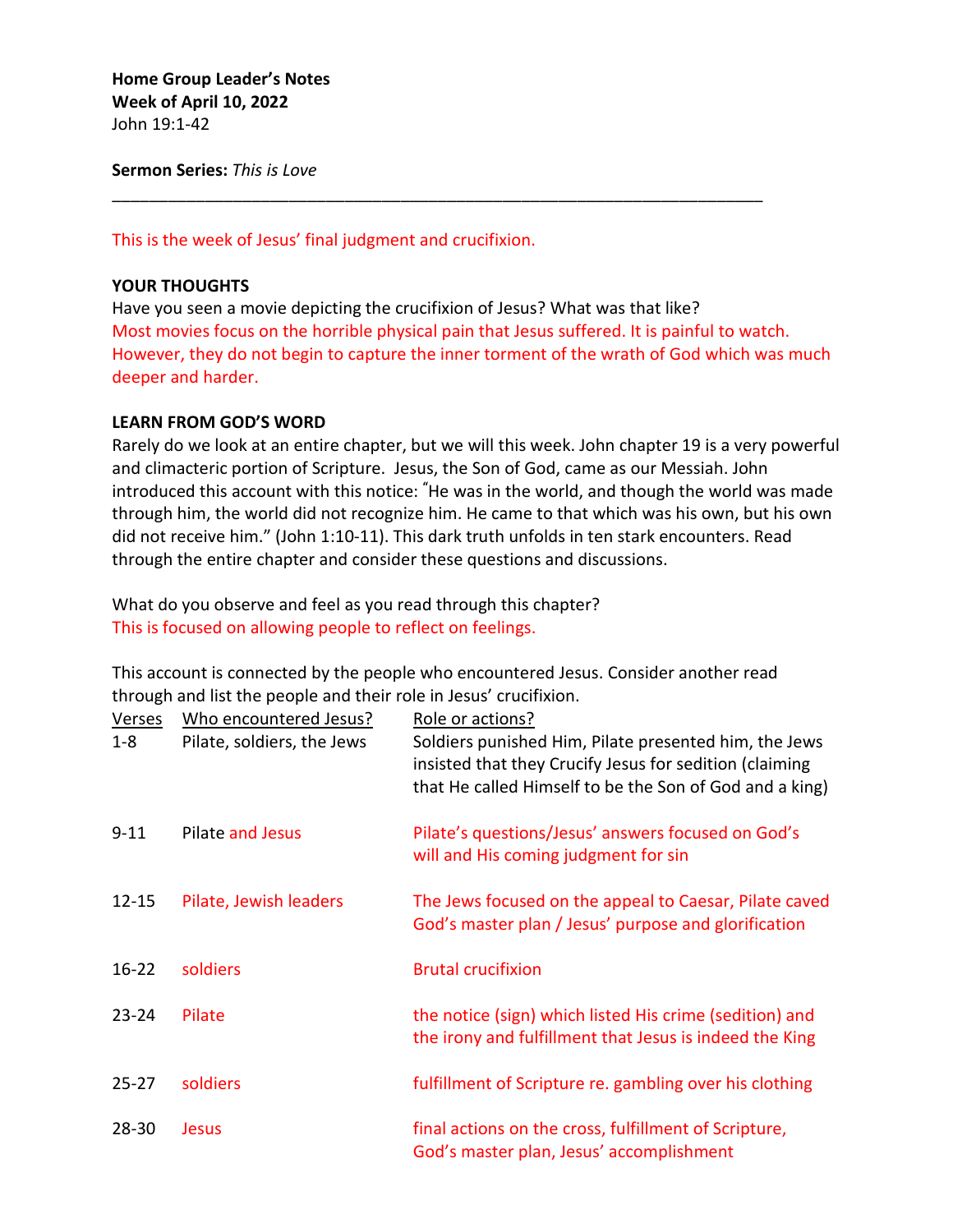| $31 - 34$ | Jewish leaders, Pilate                  | fulfillment of Scripture, no broken bones                                    |
|-----------|-----------------------------------------|------------------------------------------------------------------------------|
| $35 - 37$ | John.                                   | John's testimony, fulfillment of Scripture,<br>purpose = to encourage belief |
| $38 - 42$ | Joseph of Arimathea<br><b>Nicodemus</b> | Two secret believers who entombed His<br>body.                               |

What was the role of the representatives of the Jews (Sanhedrin, Chief Priests including Caiaphas)? Why would they want this?

They were determined to have Jesus crucified. They did not have evidence to stone Him and feared the crowds who loved Jesus. They were threatened by Jesus.

What was Pilate's reaction throughout the demand for crucifixion? Why did he decide to go through with it? (4-16)

He found no evidence and sought to free Jesus. He caved when they said he would be "no friend to Caesar."

What was the significance of the "notice" on Jesus' cross? (v.  $19 - A$  notice / sign was a common thing in crucifixions) What change did the Jews demand of Pilate? (Note: The New American Standard translation of v.21 is "but that He said, 'I am King of the Jews.'" Notice that "I am" words.)

Jesus was, indeed, the king of the Jews. However, the Jewish authorities wanted it changed from a statement of fact to a claim made by Jesus. Ironically, their change would have been another "I am" statement.

What is the significance of the account of the two men who entombed Jesus? Both of these men were secret believers. Had they not have acted, Jesus body would have been left to the birds to feed (the normal for a crime of sedition). Again, you can see God working through Pilate to accomplish His plans.

These men were also carrying out God's will of the cross and resurrection.

Notice the repetition of the clause, "that the Scripture might be fulfilled." Why do you think that the author included these? (I.e., What was His purpose?) Again, John's purpose in writing. "But these are written that you may believe that Jesus is the Messiah, the Son of God, and that by believing you may have life in his name." (20:31)

Jesus' final words, "It is finished," could be translated as "It is accomplished." Why would these be Jesus' final words? What was finished/accomplished? (See Hebrews 9:12; 10:12, 18; 12:2) (See Scriptures) Jesus fulfilled His purpose of coming to save sinners by suffering the wrath of God in our stead.

As you consider Jesus in this chapter, what do you think and feel in your heart? Pure glory to our Lord Jesus as He pours out His love.

How were each of these people carrying out the sovereign will of God? This is a rich thread running through this chapter.